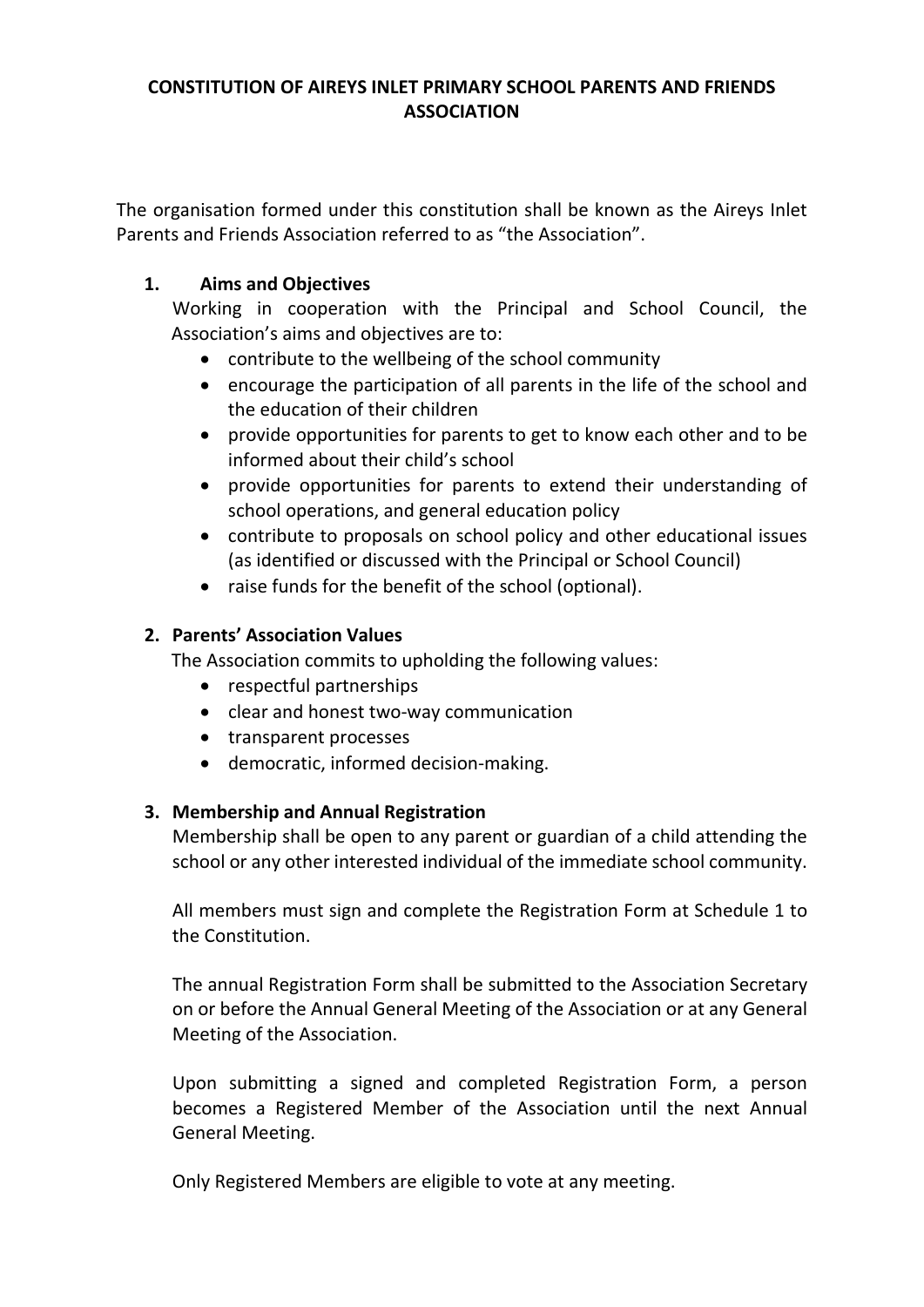The Association Secretary shall maintain a file of Registered Members of the Association and their addresses, and either provide an attendance book for members to sign at each meeting they are in attendance or take attendance of present Registered Members in Association minutes at each meeting.

Only Registered Members are eligible to vote at any Association meeting or for election to any office in the Association.

#### **4. Office Bearers**

The Association shall have as a minimum number of office bearers, a President, Secretary and Treasurer. Other office bearers may be elected as required. All office bearer positions shall be declared vacant at the Annual General Meeting and shall be open to any Registered Member of the Association. Office bearers will be elected to office for a period until the next Annual General Meeting.

## **5. Election of Office Bearers**

Elections shall be conducted by an independent person, such as the Principal, a teacher at the school or a senior regional officer of the Department of Education and Training. The person who conducts the election of office bearers must not be a current Association member or nominated for an office in that election. Elections may be conducted by secret ballot.

A Registered Member who nominates for office must be present at the Annual General Meeting at which the election of office bearers occurs, or have indicated their intention to nominate in writing to the President prior to the meeting.

An office bearer of the Association may be removed from office (but not from membership of the Association) by a resolution carried by a majority vote of members present at a General Meeting. Notice of intention to move a resolution that an office bearer be removed from office shall be included in the notice summoning the meeting at which the resolution will be moved. Such notice must be circulated to all Registered Members and the office bearer, at least seven days prior to the meeting at which the resolution will be considered.

The office bearer in question must have an opportunity to respond at the meeting to a written copy of the claim made against him/her, which must be provided to him/her at least seven days prior to the meeting at which the resolution will be considered.

A casual vacancy caused by the resignation, removal or death of an office bearer shall be filled at the next meeting of the Association by election. Notice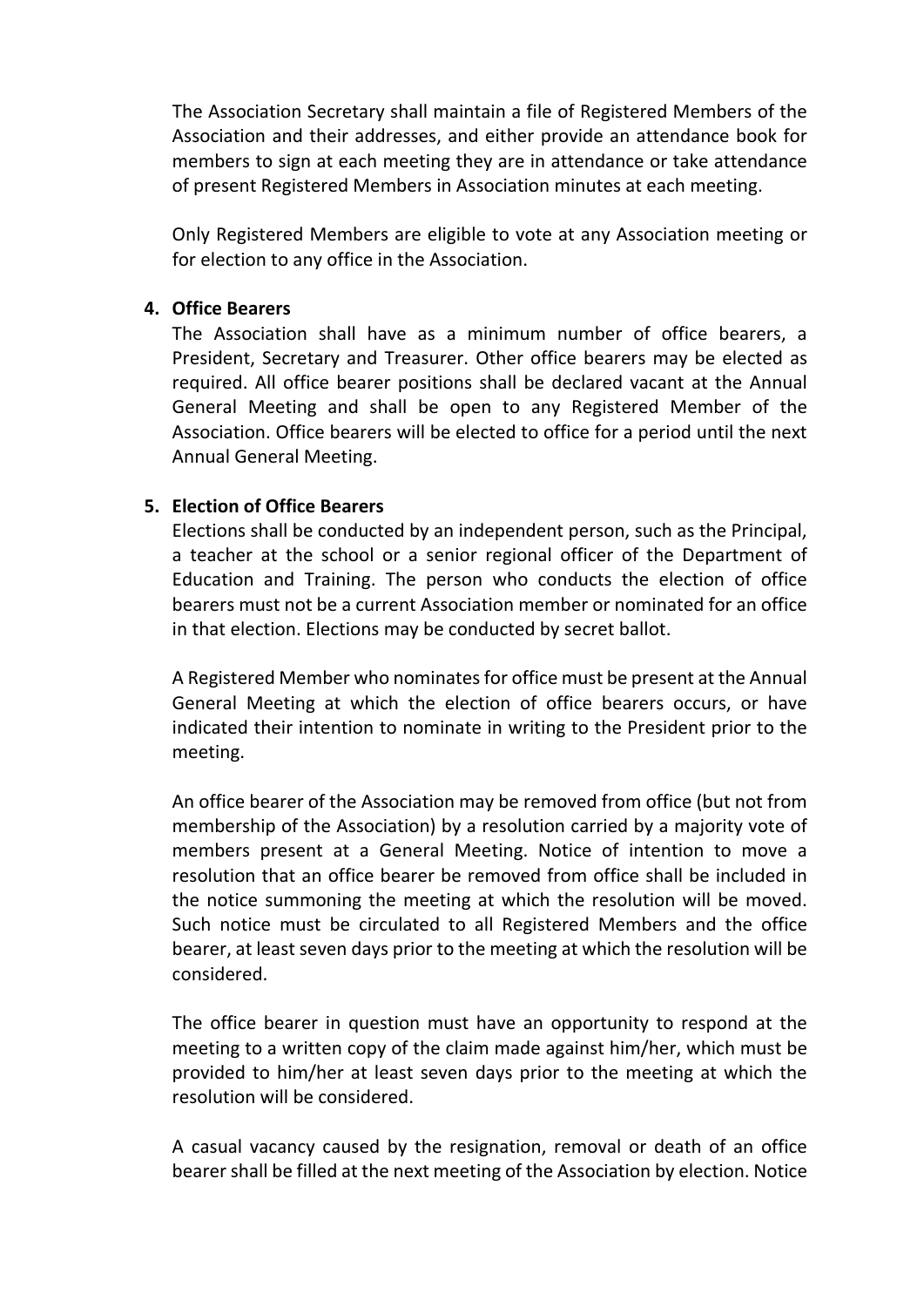of this shall be provided to all Registered Members of the Association at least seven days prior to the meeting at which the election shall be held.

## **6. Annual General Meetings**

The Annual General Meeting of the Association shall be held during the month of August unless the majority of members present at a General Meeting vote, after proper notice of a motion to change the date of a particular Annual General Meeting.

#### **7. General Meetings**

General Meetings shall be held monthly unless otherwise agreed by a majority vote of Registered Members. All members shall be notified of the date of a General Meeting at least one week before each meeting.

#### **8. Extraordinary Meetings**

An Extraordinary Meeting of the Association can be called, upon a written request to the President or Secretary, by three Registered Members or by a General Meeting of the Association. Written notice of the time, date, place and object of an Extraordinary Meeting must be provided to all Registered Members no less than four days before an Extraordinary Meeting occurs.

#### **9. Conflict of Interest**

If a Registered Member or a member of his or her immediate family has an actual or perceived conflict of interest (either a pecuniary or non-pecuniary interest) in a subject or matter under discussion at a meeting, the member must declare the conflict of interest.

If the person presiding at the meeting decides that the declared conflict is material, the member must not be present during the relevant discussion unless invited to do so by the person presiding at the meeting and must not be present when a vote is taken on the matter. A member's temporary absence for this purpose does not affect the meeting quorum. The declaration of interest should be included in the minutes of the meeting.

#### **10.Quorum**

The quorum for a meeting of the Association shall be a minimum of 3 Registered Members.

#### **11.Voting**

A person who has become a Registered Member at the Annual General Meeting is immediately eligible to vote. A person who has become a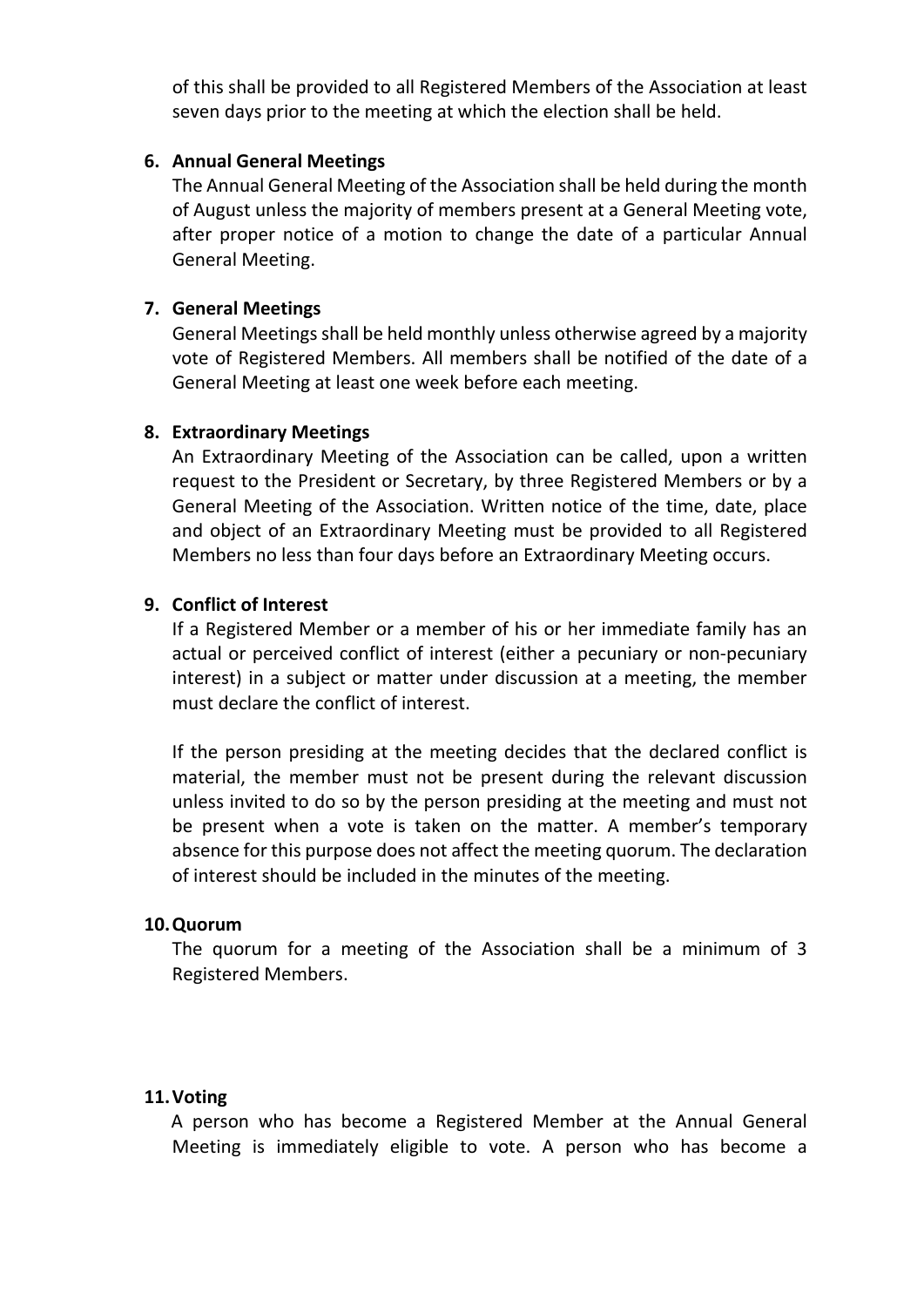Registered Member at a General Meeting is not eligible to vote until the next meeting is held.

Only Registered Members present at any meeting shall be entitled to vote.

A Registered Member may be present at a meeting in person or, by prior agreement with the Secretary, by videoconferencing or teleconferencing. It is the responsibility of the Secretary to ensure appropriate videoconferencing or teleconferencing facilities are available and set up at the time of the meeting.

Voting shall be by a show of hands unless a majority of those present request a secret ballot. Voting shall be determined by a simple majority. Where voting is tied, the President may exercise a casting vote. In the event that a secret ballot is called when one or more Registered Members are present via videoconferencing or teleconferencing, it is the responsibility of the President to determine the voting process for these members.

# **12.Finance**

All revenue and expenditure (including reimbursements) in relation to the Association must be approved by a General Meeting of the School Council in accordance with the school's procedures.

The Association will have a sub-program within the school's official account on CASES 21. All revenue and expenses relating to the Association must be recorded within this sub-program in accordance with Department of Education and Training policy as per the Department's website.

A separate sub-program must be maintained for the purpose of:

- (a) the administrative functions of the Association; and
- (b) the raising of funds by the Association for the benefit of the school.

All funds raised by the Association by fundraising activities must be held in the Association sub-program by the School Council in trust for the general or particular purpose for which the funds were raised.

The Association's finances will be audited along with those of the school as part of the Department's audit process. It is the responsibility of the School and the Association to provide relevant financial documentation and ensure records are up to date.

The Association shall not operate for profit or undertake activities for the private gain of individual members.

## **13.Fundraising**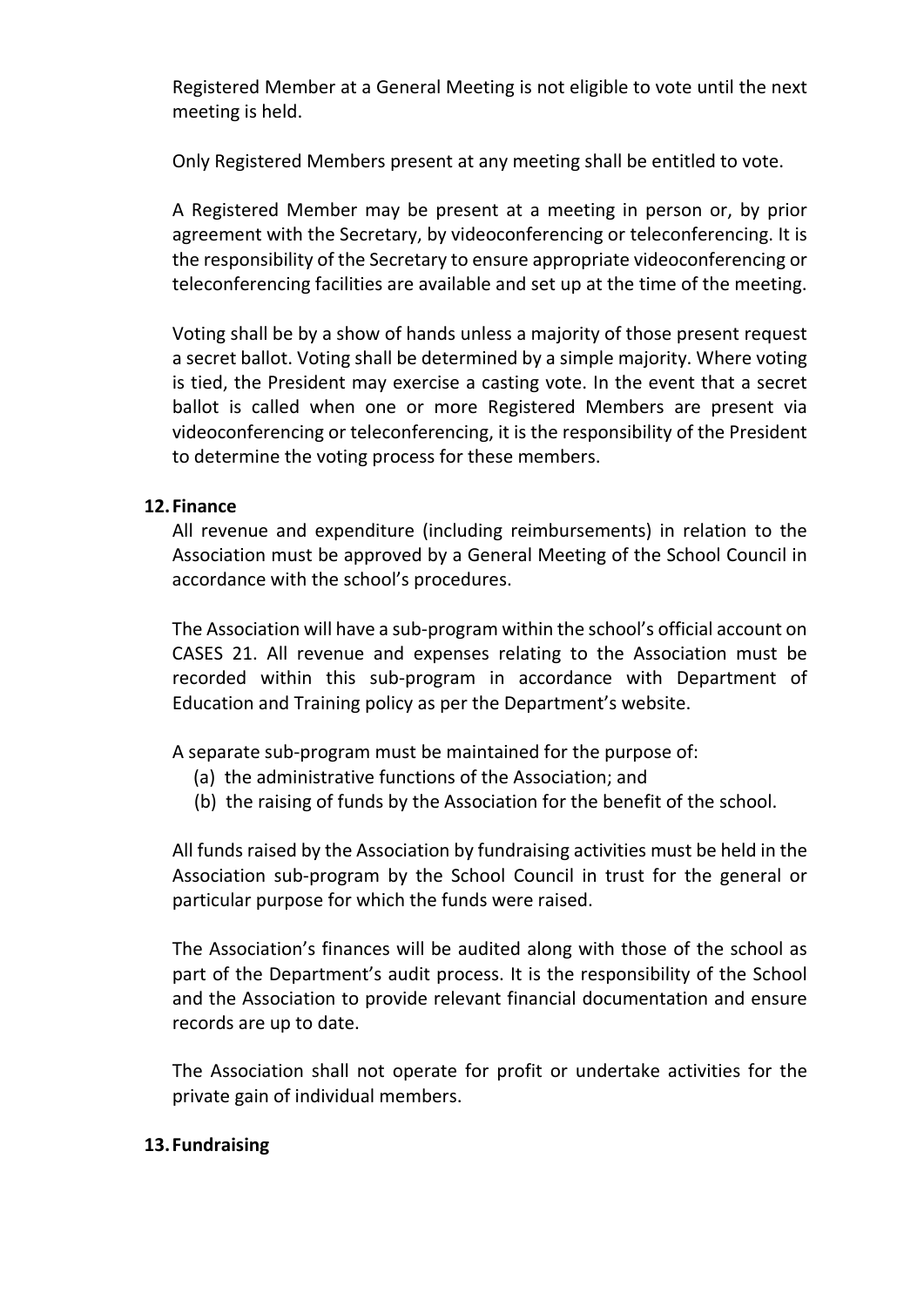The Association may undertake fundraising activities, with the prior approval of the School Council, for the purpose of:

- (a) the establishment or augmentation of school funds; or
- (b) the establishment or augmentation of funds for a particular school purpose.

## **14. Standards and Procedures**

The Association **may** set its own standards and procedures provided that these do not conflict with this Constitution. These standards and procedures may include but are not limited to:

- (a) standing orders for the conduct of meetings, including minute taking
- (b) dispute resolution processes
- (c) code of conduct.

## **15. Privacy**

The Association and all members of the Association must comply with Victorian privacy law and the [Schools' Privacy Policy](http://www.education.vic.gov.au/Pages/schoolsprivacypolicy.aspx) on the Department of Education and Training's website. All 'personal information' collected, used or disclosed by this club, is protected by the *Privacy and Data Protection Act 2014* (Vic) and *Health Records Act 2001* (Vic) (collectively, Victorian privacy law).

## **16. Association Records**

All minute books, correspondence, annual financial statements, expenditure vouchers, registration forms and other documents of the Association will be the property of the Minister and will be made available to officers authorised by the Secretary of the Department of Education and Training. All such records not in current use will be filed in the school building with other school records.

## **17. Representation on School Council**

Where the School Council invites the Association to nominate a member to fill a Community Member Category position on the School Council, the Association shall elect a member, as the Association nominee. The member elected by the Association must not be an employee of the Department of Education and Training.

## **18. Incorporations**

The Association is not permitted to incorporate**.** 

## **19. Voluntary Dissolution**

The Association may not be voluntarily dissolved unless:

(a) all reasonable steps have been taken to circulate a notice of the proposed dissolution generally throughout the school community; and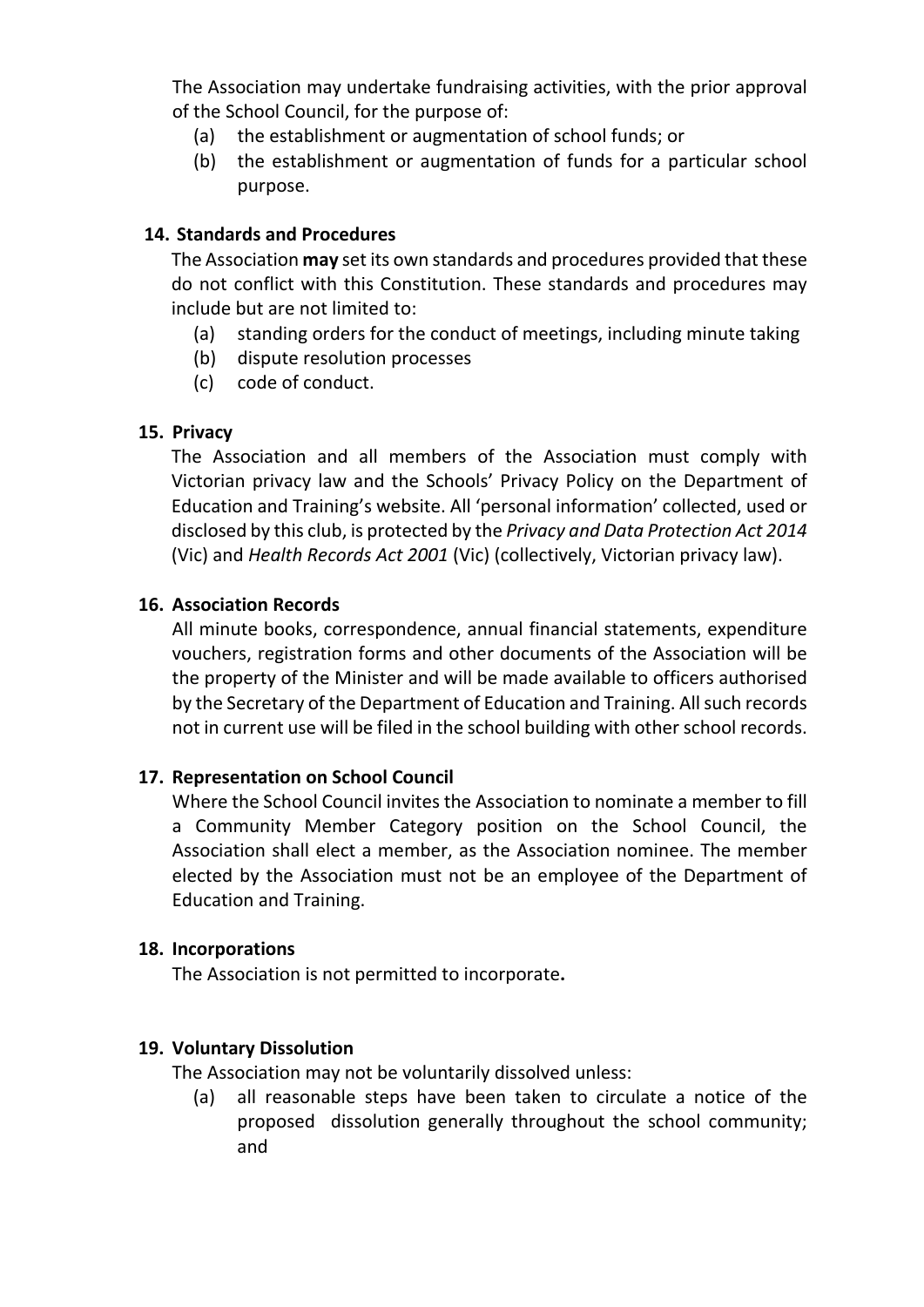- (b) a meeting to discuss the notice of dissolution is held not less than 14 days after the circulation of that notice; and
- (c) at least two-thirds of those present at that meeting agree to the dissolution.

If, at the meeting, a decision is made to dissolve the Association, the following actions must be taken:

- (a) the control of all property and other assets must be transferred to the School Council; and
- (b) a person present at the meeting must report the dissolution in writing to the School Council as soon as practicable.

# **20.Automatic Dissolution upon Closure or Merger of School**

If the school closes or merges with another school, the Association is dissolved. The Association must transfer control of all property and other assets held by the Association to the School Council before the school closes or is merged.

# **Membership of Parents Victoria**

Parents Victoria is a not-for-profit organisation, representing parents and Parents' Clubs in Victorian Government schools. The Club may choose to become a member of Parents Victoria. Delegates elected by the Club to attend conferences of Parents Victoria shall vote as directed by the Club.

#### **SCHEDULE 1: Parents' Club Registration Form**

**Parents' Association Registration Form [Insert Year]**